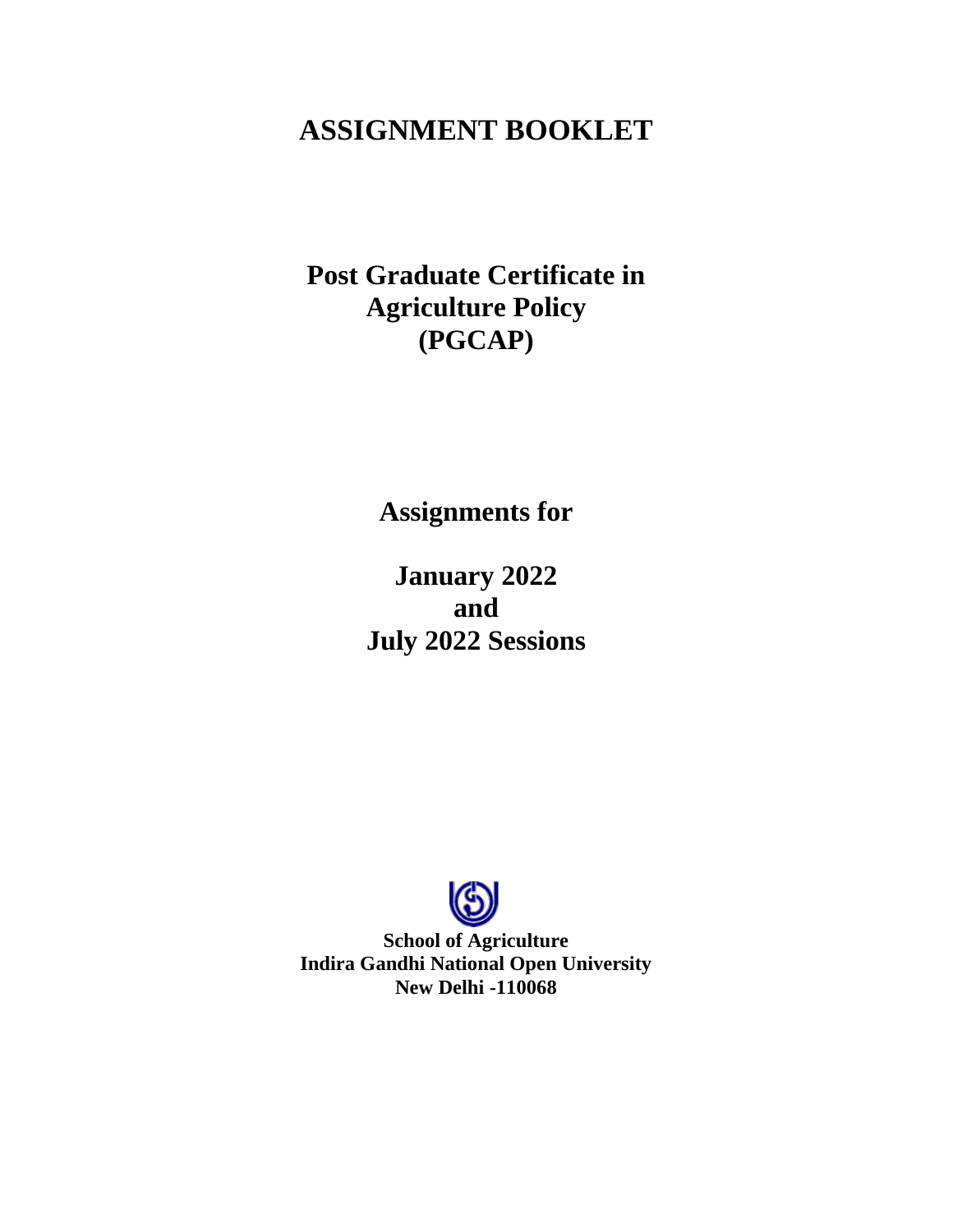### **Dear Students,**

As you are aware that the weightage for the term-end examination will be 75 percent and the weightage for the continuous assessment (assignment) will be 25 percent. There is one assignment for each course, thus a total of four assignments for the programme. Each assignment will be of 50 marks which ultimately will be converted to have a weightage of 25 % of total marks.

#### **Before attempting the assignments, please read the following instructions carefully.**

- 1. First of all, read the assignment /questions and instructions carefully and identify the components of an assignment. You should read the relevant sections and sub-sections of a unit while preparing your responses and write answers in your own words. Your responses should not be a verbatim reproduction of the textual materials/blocks provided for self-learning purposes. We also suggest that you may read additional materials available in your study center or any other library before preparing your responses. But extra reading is not a must to answer these assignments.
- 2. **On the top of the first page of your answer sheet, please write the details exactly in the following format**.

| Enrolment no.:<br>Name:<br>Address:                                                       |  |
|-------------------------------------------------------------------------------------------|--|
| Course Code:<br>Course title:<br><b>Study Centre:</b><br>(Name and Code)<br>$\text{Date}$ |  |

- 3. Use foolscap size paper for writing your answer.
- 4. Leave a 4 cm margin on the top, bottom, and left of your answer sheet
- 5. Indicate question no. and part of the question being solved while writing your answers.
- 6. Assignments have to be sent to the Programme Coordinator of your study center.
- 7. **We strongly suggest that you should retain a copy of your assignment responses.**

Wishing you good luck.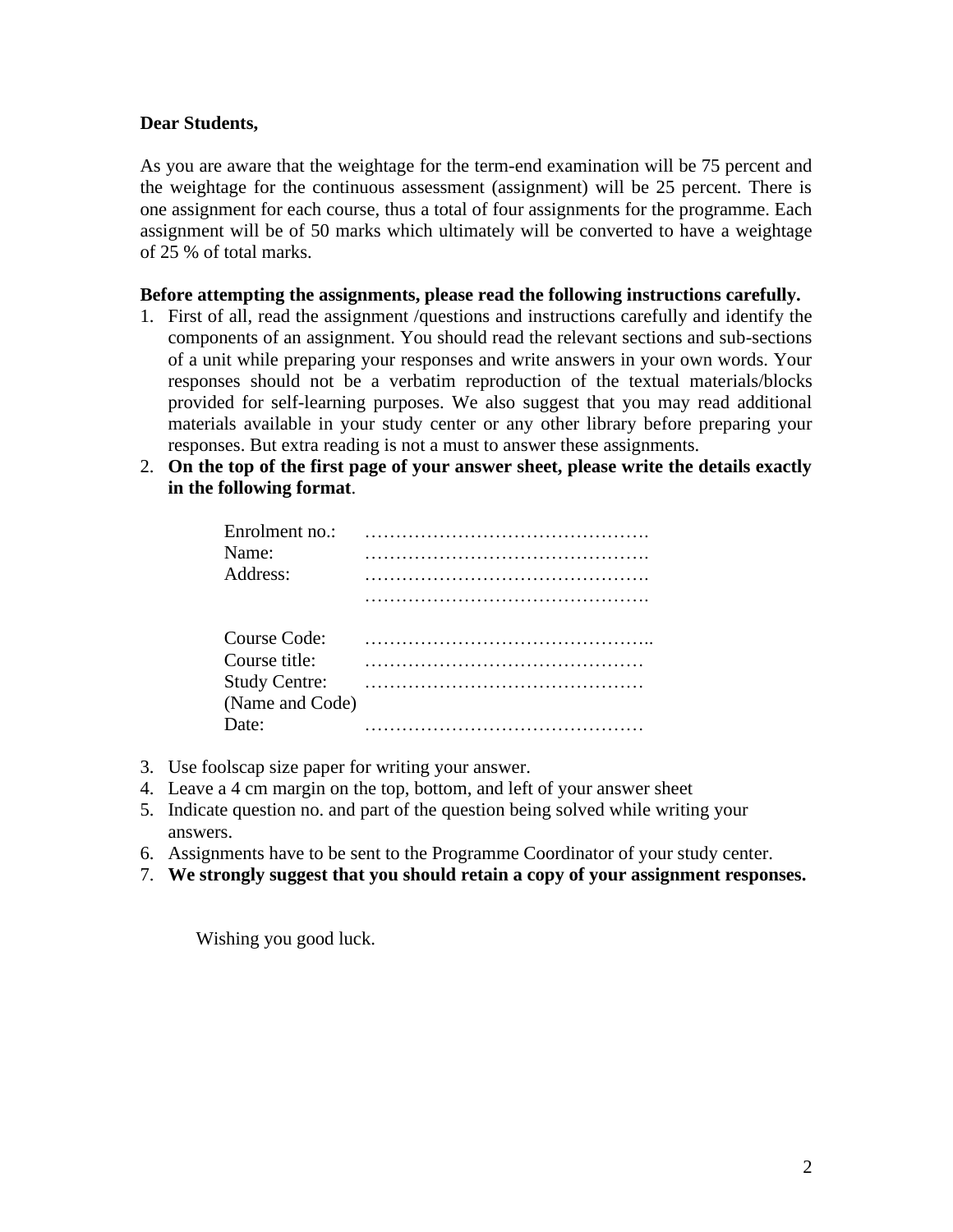## **Assignment -1**

#### **Course Code: MNR-001 Course Title: Indian Agricultural Development**

## **Maximum Marks: 50**

#### Note: Attempt any FIVE questions. All questions carry equal marks. (5x10=50)

- 1. Describe the areas of reforms and technological changes which led to the development of Indian Agriculture.
- 2. Discuss the land use pattern and distribution of landholding in India.
- 3. a) What do you mean by biodiversity? Briefly explain the importance of biodiversity in crop improvements.

b) Explain the methods of germplasm conservation.

- 4. Describe the livestock resources which contribute significantly to the national economy.
- 5. Explain the need for insurance in agriculture. Discuss the various agriculture insurance schemes implemented in India.
- 6. a) Discuss the present position of agricultural taxation in India. Write the arguments in favor and against the progressive taxation of agricultural income. b) What are the important guidelines for the decentralized procurement scheme of

foodgrains.

- 7. Explain the relationship between agriculture and the industrial sector. Explain the characteristics of small-scale industries.
- 8. Describe the agricultural export and import scenario in India. Briefly explain the WTO Agreement on Agriculture.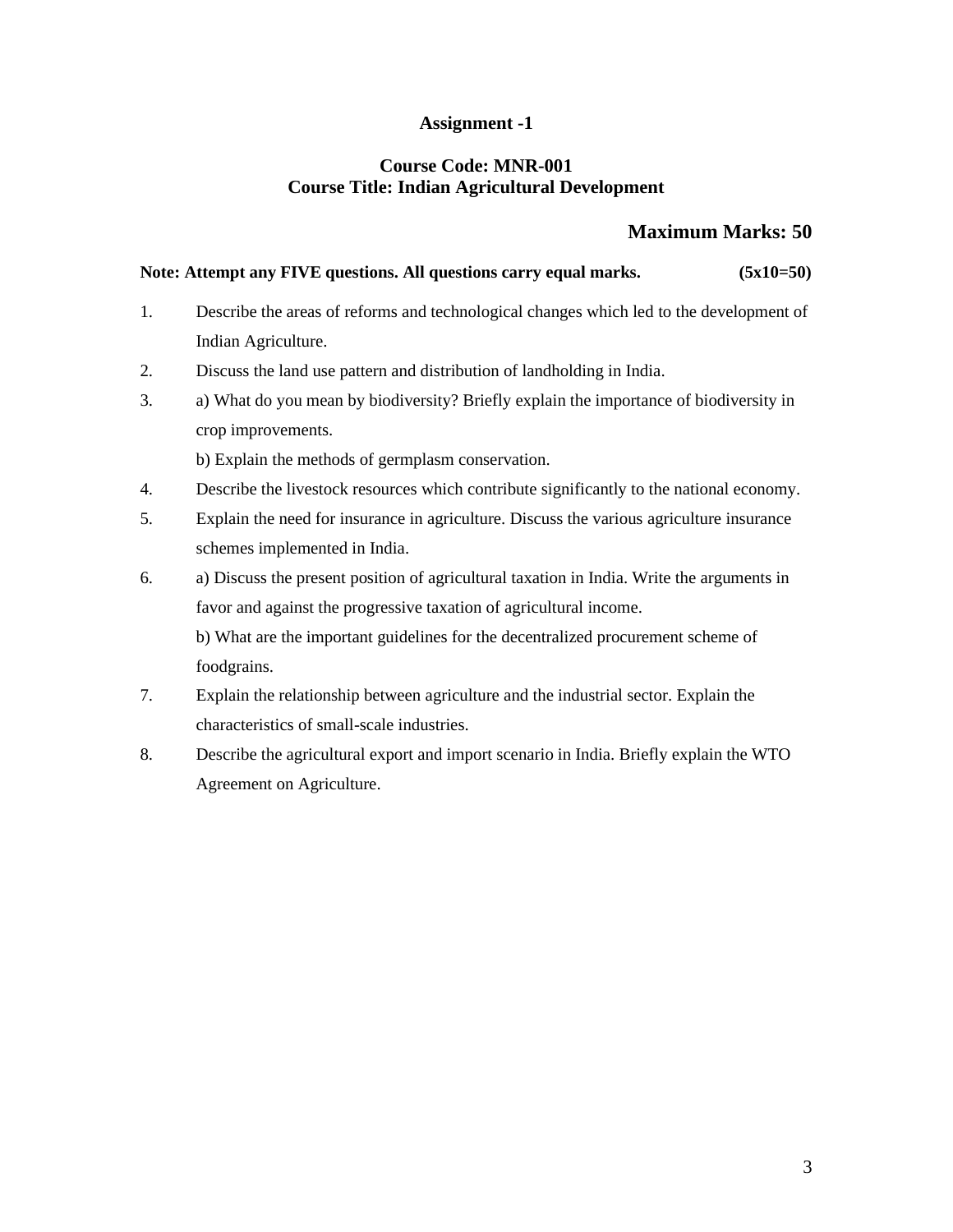# **Assignment -2**

# **Course Code: MNR-002**

# **Course Title: Agriculture Policy: Formulation, Components, Implementation, and Comparative Analysis**

## **Maximum marks: 50**

#### Note: Attempt any FIVE questions. All questions carry equal marks. (5x10=50)

- 1. Explain the concept and instruments of agricultural policy.
- 2. a). What is governance? Explain the role of good governance in economic development.

b). Explain the meaning and importance of participation in policy formulation.

- 3. What do you mean by impact assessment? Explain the need for impact assessment of policy. Briefly explain the approaches of impact assessment.
- 4. Explain the basic aspects which need to address adequately in the agriculture policy process to make it successful.
- 5 Discuss the public and private sector investment pattern in Agriculture in India.
- 6. Describe the agricultural input use pattern in India.
- 7. Discuss the rural poverty alleviation programmes being implemented currently in India.
- 8. Explain how variation in factor endowments affects the level of agricultural development.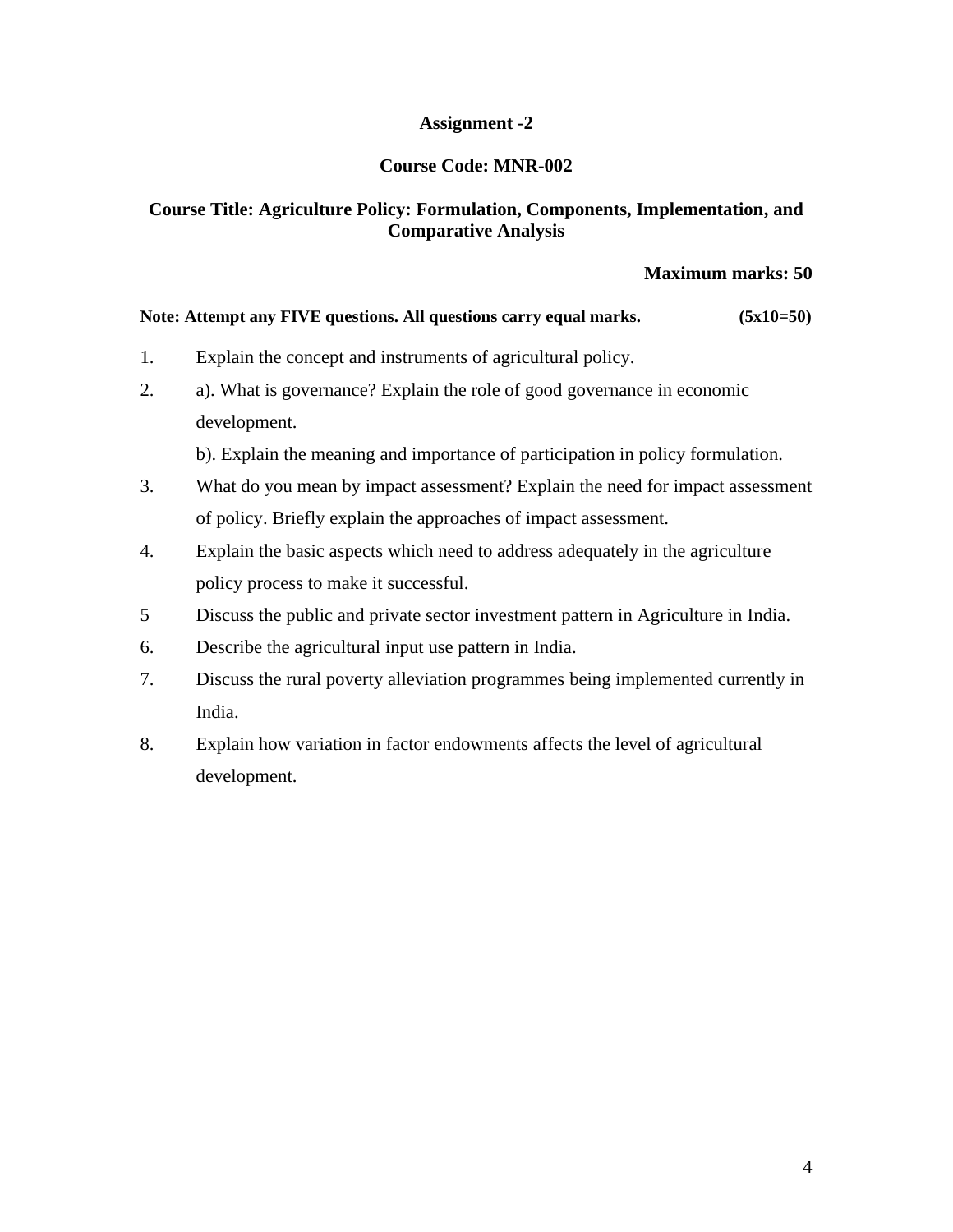# **Assignment -3**

## **Course Code: MNRE-015 Course Title: Cooperatives and Farmers' Organizations**

### **Maximum marks: 50**

#### Note: Attempt any FIVE questions. All questions carry equal marks. (5x10=50)

- 1. Explain the concept and forms of cooperatives.
- 2. Explain the important parameters where innovations are essential to make cooperatives successful.
- 3. Discuss the followings:
	- a) Democratization of cooperatives
	- b) Cooperatives for economic and social empowerment
- 4. Discuss the cooperatives laws and bye-laws prevailing in India
- 5. Write the basic principles and key paradigm of the participatory development approach.
- 6. Explain the concept and role of Self Help Group in financing to poor.
- 7. Explain the concept of Non-Government Organizations (NGOs)? Discuss different types of NGOs.
- 8. Discuss the organizations involved in cooperatives policy decisions.